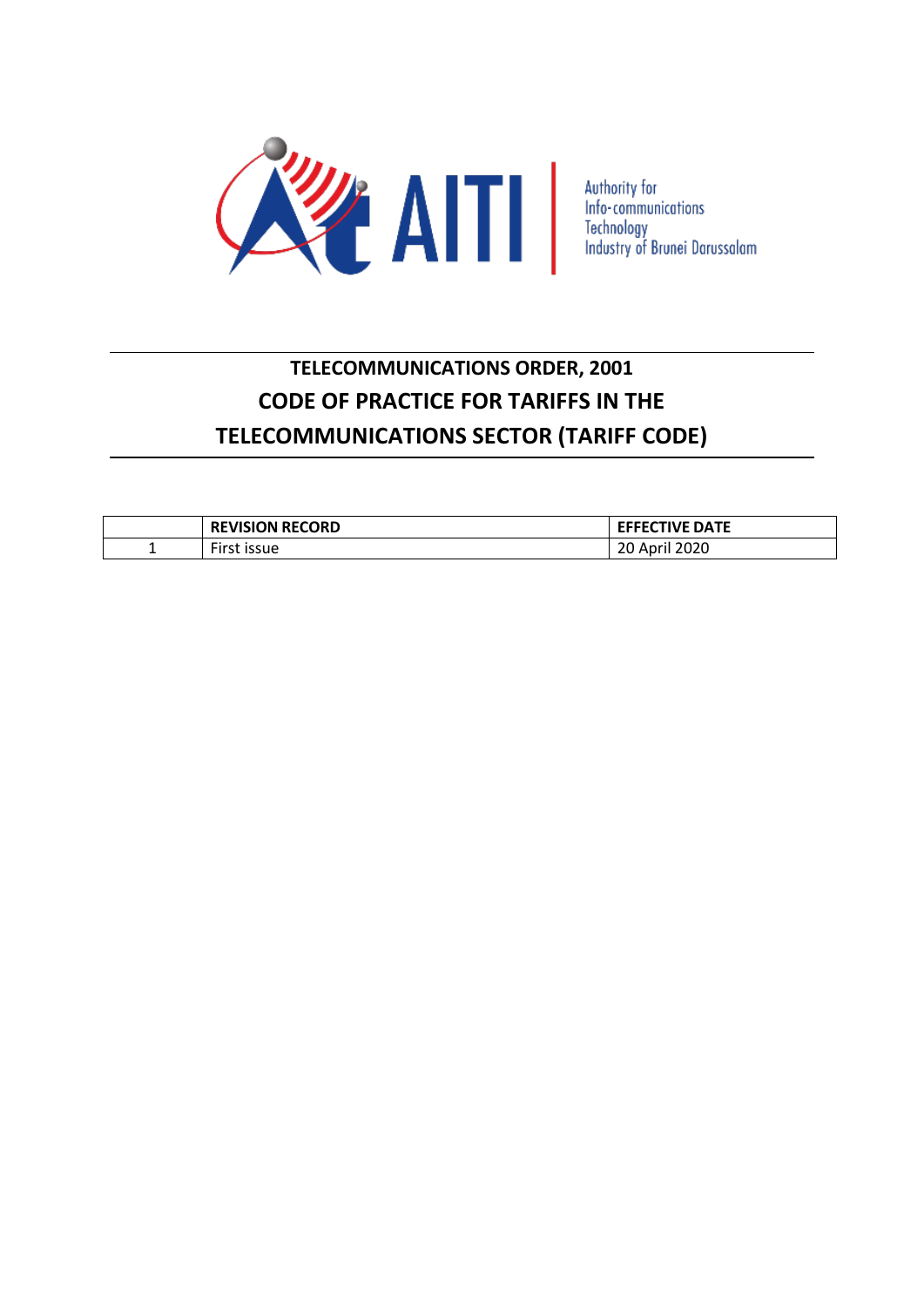## **TELECOMMUNICATIONS ORDER 2001**

## **CODE OF PRACTICE TO REGULATE TARIFFS IN THE TELECOMMUNICATIONS SECTOR**

In exercise of the powers conferred by Section 26(1) of the Telecommunications Order 2001, the Authority for Info-communications Technology Industry of Brunei Darussalam ("Authority") hereby issues the following Code of Practice to Regulate Tariffs in the Telecommunications Sector **effective 20 April 2020**:

## **TABLE OF CONTENTS**

## **1. PRELIMINARY**

- 1.1 Citation and Commencement
- 1.2 Goals of the Code
- 1.3 Definitions
- 1.4 Legal Basis
- 1.5 Legal Effect of the Code
- 1.6 Modification of Provisions

## **2. APPLICABLE METHODOLOGIES**

## **3. RETAIL INFRASTRUCTURE OR SERVICES SUBJECT TO EX ANTE REGULATION**

- 3.1 Retail Domestic Fixed Line Voice Services
- 3.2 Retail Fixed Broadband Services
- 3.3 Retail Mobile Services

## **4. WHOLESALE INFRASTRUCTURE OR SERVICES SUBJECT TO EX ANTE REGULATION**

- 4.1 Interconnection
- 4.2 Wholesale Leased Lines
- 4.3 Wholesale Broadband Access
- 4.4 Infrastructure Sharing

## **5. TARIFF FILING, REVIEW, APPROVAL AND DUTY TO PUBLISH**

- 5.1 Tariff Filing
- 5.2 Tariff Review
- 5.3 Tariff Approval
- 5.4 Duty to Publish Tariffs

## **SCHEDULE A**

- **1. Ex Ante Regulation Methodologies**
- 1.1 Price Cap
- 1.2 Cost Model Approaches
- 1.3 Retail Minus
- 1.4 Cost Plus
- 1.5 Benchmarking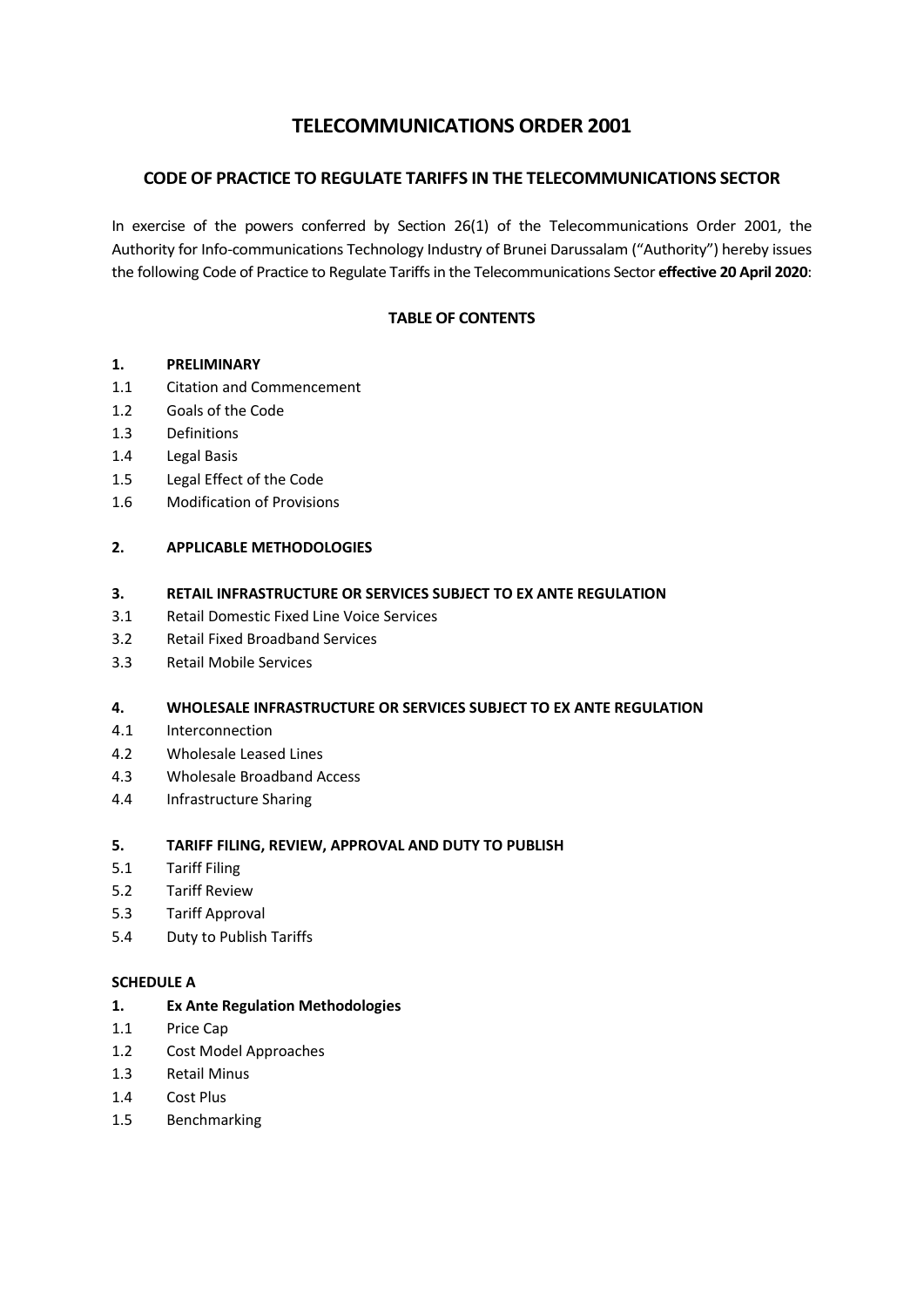- **2. Ex post Regulation Methodologies**
- 2.1 Price Squeeze/Margin Squeeze Test
- 2.2 Predatory Pricing
- 2.3 Cross Subsidization
- **3. Project Basis Cost Calculation**
- **4. Tariff Rebalancing**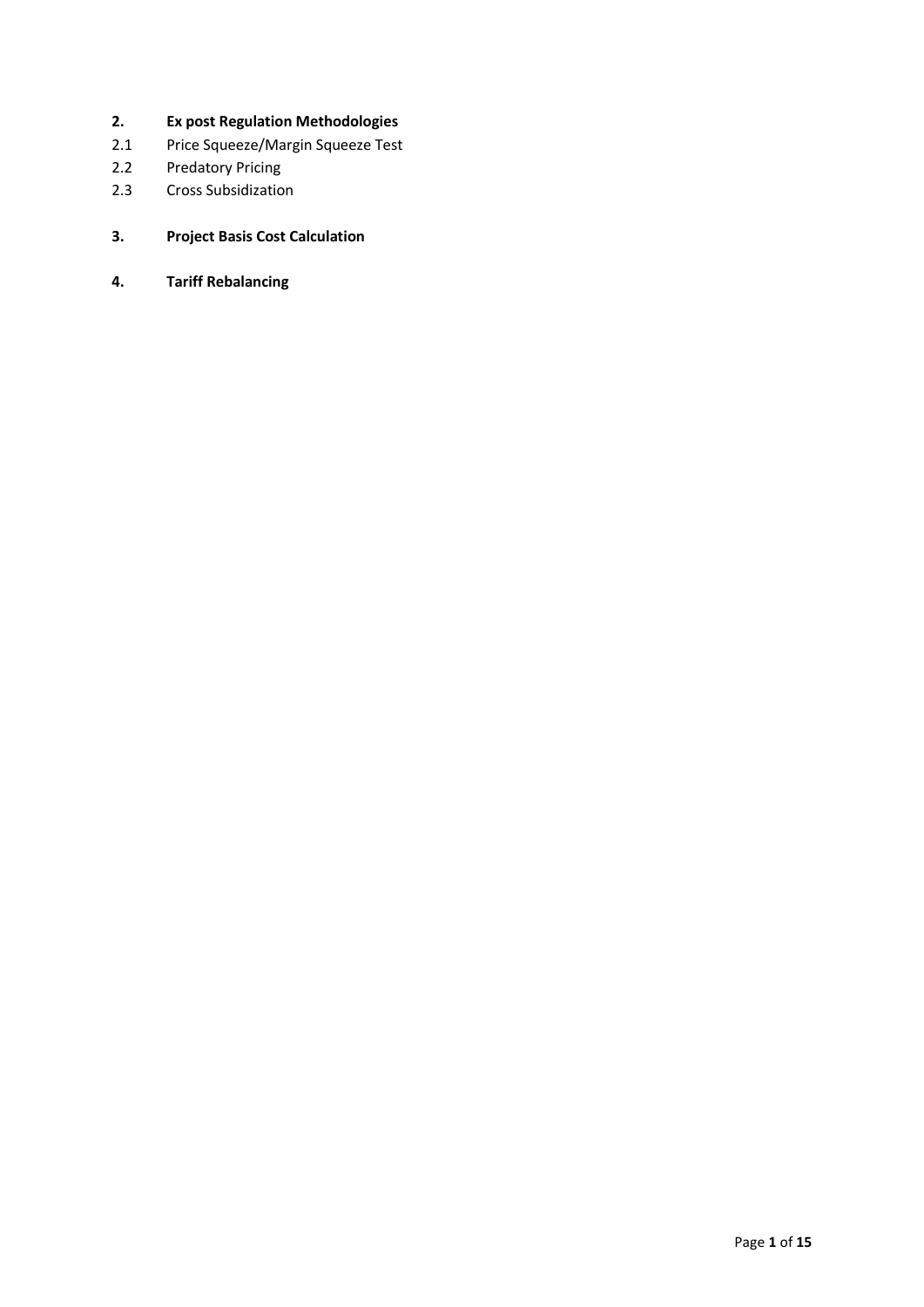## **1 PRELIMINARY**

#### 1.1 **Citation and Commencement**

The Code of Practice to Regulate Tariffs in the Telecommunications Sectors may be cited as the (the "Tariff Code"). The Tariff Code shall commence on a date to be appointed by the Authority.

## 1.2 **Goals of the Tariff Code**

The purpose of the Tariff Code is to identify the telecommunications' Infrastructure or Services that is subject to ex ante tariff regulation and to specify the methodologies that will be used to regulate telecommunications tariffs in Brunei Darussalam.

## 1.3 **Definitions**

As used in the Tariff Code:

- (a) *"ADSL"* means asymmetric digital subscriber line.
- (b) *"AITI Order, 2001"* means the Authority for Info-communications Technology Industry of Brunei Darussalam Order 2001.
- (c) *"Authority"* means the Authority for Info-communications Technology Industry of Brunei Darussalam.
- (d) **"***Customer"* means the definition given in the Competition Code.
- (e) *"Competing* **Market Players"** means the definition given in the Competition Code.
- (f) *"Competition Code"* means the Code of Practice For Competition in the Telecommunications Sector.
- (g) *"End User"* means the definition given in the Competition Code.
- (h) *"Ex ante tariff regulation"* means that tariffs submitted to the Authority have to be calculated according to methodologies specified by the Authority before approval is granted.
- (i) *"Ex post tariff regulation"* is where tariffs are subject to investigation after implementation.
- (j) *"Infrastructure"* means the definition given in the Competition Code.
- (k) *"Infrastructure That Must Be Shared"* means the types of Infrastructure that must be shared as listed pursuant to Section 7.5 of the Competition Code.
- (l) *"Interconnection Agreement"* means the definition given in the Competition Code.
- (m) *"Licensee"* means the definition given in the Competition Code.
- (n) *"Mandated Wholesale Services"* means the definition given in the Competition Code.
- (o) *"Market Player"* means the definition given in the Competition Code.
- (p) *"Permanent Tariff"* means the Tariff whereby the Market Player has set for the product or service.
- (q) *"Physical co-location"* means the provision of space at operator's premises to enable the wholesale customer to install and maintain equipment.
- (r) *"Price Cap"* means the ex-ante measure described in Schedule A to this Tariff Code.
- (s) *"Promotional Tariff"* means Tariff that is offered for a specified period of time, the conclusion of which will result in the product or service being raised back to the normal (Permanent) Tariff filed.
- (t) *"Retail Minus"* means the ex-ante measure described in Schedule A to this Tariff Code.
- (u) *"RIO"* means a Reference Interconnection Offer.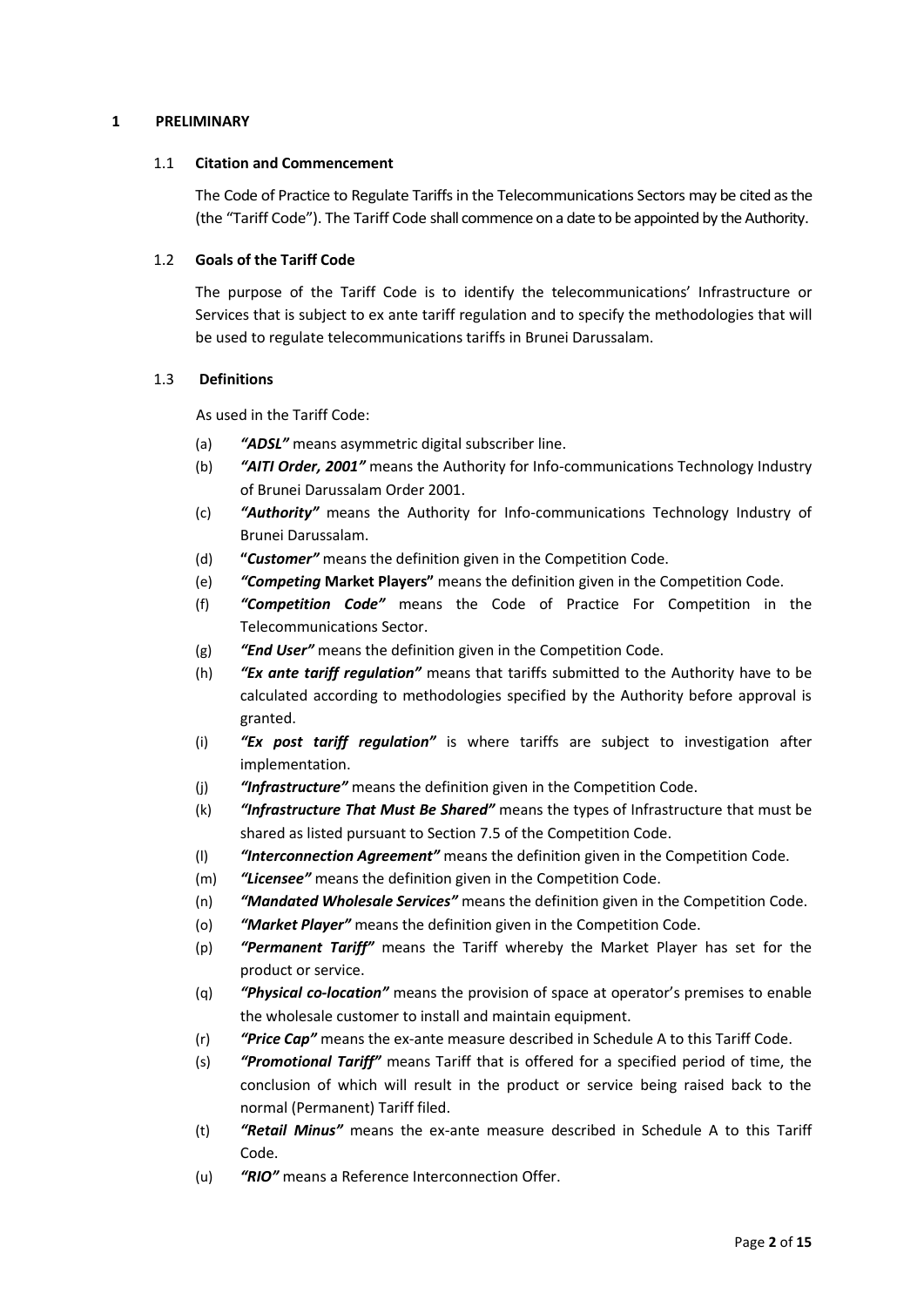- (v) *"Services"* means the definition given in the Competition Code.
- (w) *"Sharing Agreement"* means the definition given in the Competition Code
- (x) *"Significant Market Power"* means the definition given in the Competition Code. A Market Player will be determined as having Significant Market Power in accordance with the terms of the Competition Code.
- (y) *"SKA"* means Sender Keeps All, an interconnection arrangement in which there are no interconnection charges.
- (z) *"Tariff"* means the definition given in the Competition Code.
- (aa) *"Tariff Rebalancing"* means the ex-ante measure described in Schedule A to this Tariff Code.
- (bb) *"Top Down Cost Model"* means the ex-ante measure described in Schedule A to this Tariff Code.
- *(cc) "Working Day"* These are the days between and including Monday through Friday, and do not include public holidays and weekends.

## 1.4 **Legal Basis**

- 1.4.1 The functions of the Authority to regulate tariffs and require information with regard to tariffs are laid out in *Section 6(1)(l) in the AITI Order, 2001*. The powers of the Authority to require information are contained in *Section 18 of the AITI Order*, 2001 and *Section 62 of the Telecommunications Order, 2001*. The powers of the Authority to issue Codes of Practice are contained in *Section 26 of the Telecommunications Order*, 2001.
- 1.4.2 The Code of Practice for Competition in the Telecommunications Sector ("Competition Code") identifies the regulatory obligations of all market players and the more specific obligations of Market Players who have Significant Market Power (SMP) in a particular market.

## 1.5 **Legal Effect of the Tariff Code**

- 1.5.1 All Market Players duly licensed in Brunei Darussalam must comply with the applicable provisions of the Tariff Code.
- 1.5.2 The obligations contained in this Tariff Code are in addition to those contained in the *Telecommunications Order 2001,* the Competition Code as well as any other regulations, licences or codes of practice issued by the Authority.

## 1.6 **Modification of Provisions**

- 1.6.1 The Authority, where appropriate, will modify the provisions of this Tariff Code to reflect changing market conditions. The Tariff Code may be modified in the following manner:
	- (a) The Authority will review the Tariff Code at regular intervals after the issuance of the Tariff Code. If such a review is conducted, the Authority may amend or modify relevant sections of the Tariff Code. The Authority will also make any other changes it deems fit and necessary to achieve the goals of the Tariff Code; or
	- (b) The Authority may modify the Tariff Code on its own initiative at any time.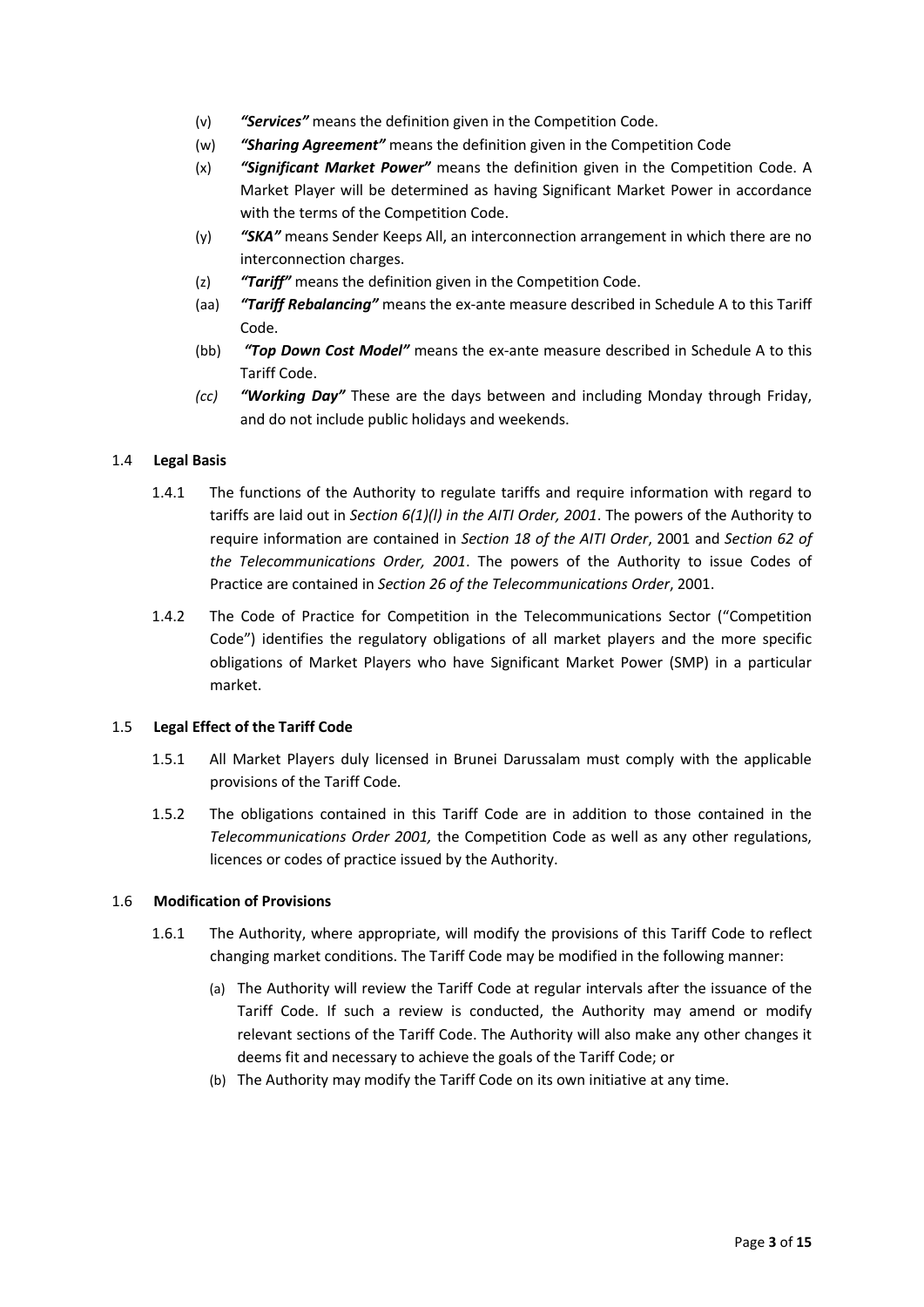1.6.2 In each case, the Authority may seek public comments prior to adopting modification.

## **2 APPLICABLE METHODOLOGIES**

The applicable methodologies are in Schedule A to this Tariff Code.

#### **3 RETAIL INFRASTRUCTURE OR SERVICES SUBJECT TO EX ANTE REGULATION**

#### 3.1 **Retail Domestic Fixed Line Voice Services**

- 3.1.1 The prescribed tariff regulation methodology for retail domestic fixed line voice services is Tariff Rebalancing.
- 3.1.2 Market Players who have been determined to have Significant Market Power in the retail domestic fixed line voice service market must develop and submit to the Authority a plan for rebalancing its domestic tariffs based on a methodology, procedure and time table to be specified by the Authority.

#### 3.2 **Retail Fixed Broadband Services**

- 3.2.1 The prescribed tariff regulation methodologies for retail fixed broadband is a soft Price Cap, to be replaced, at the discretion of the Authority, by a Top Down Cost Model if the Price Cap proves to be inadequate.
- 3.2.2 Market Players who have been determined to have Significant Market Power in the retail fixed broadband market shall when submitting its tariffs for retail fixed broadband services ensure that no tariff is increased by a percentage that is more than the result derived from the following formula:

 $\Delta \leq CPI - X$ 

Where:

 $\Delta$  = percentage change in tariff

CPI = Consumer Price Index (latest published CPI on the date of submission of the tariff)

 $X = 0$ 

3.2.3 Further to this, Market Players determined to have Significant Market Power in the retail fixed broadband market must, when directed to do so by the Authority, submit information for a top down cost model according to a methodology, procedure and time table specified by the Authority and submit tariffs for approval that are in accordance with this cost model.

#### 3.3 **Retail Mobile Services**

- 3.3.1 The prescribed tariff regulation methodologies for retail mobile services is a soft Price Cap, to be replaced, at the discretion of the Authority, by a Top Down Cost Model if the Price Cap proves to be inadequate.
- 3.3.2 Market Players who have been determined to have Significant Market Power in the retail mobile services market shall when submitting its tariffs for retail mobile services ensure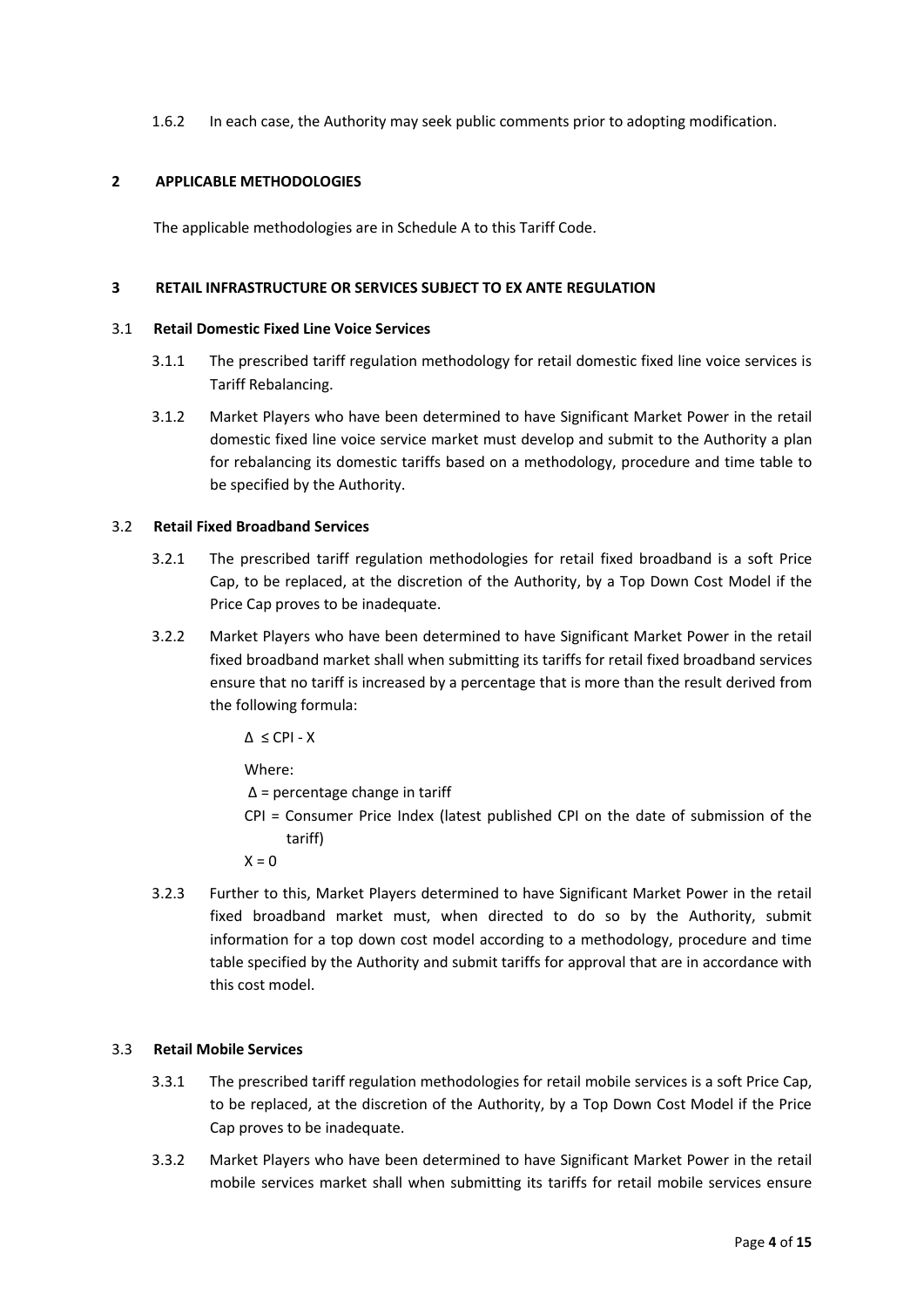that no tariff is increased by a percentage that is more than the result derived from the following formula:

 $\Delta$   $\leq$  CPI - X

Where:

Δ = percentage change in tariff

CPI = Consumer Price Index (latest published CPI on the date of submission of the tariff)

 $X = 0$ 

3.3.3 Further to this, Market Players determined to have Significant Market Power in the retail mobile services market must, when directed to do so by the Authority, submit information for a top down cost model according to a methodology, procedure and time table specified by the Authority and submit tariffs for approval that are in accordance with this cost model.

## **4 WHOLESALE INFRASTRUCTURE OR SERVICES SUBJECT TO EX ANTE REGULATION**

## 4.1 **Interconnection**

- 4.1.1 Interconnection services for the purposes of this Tariff Code consists of the termination of voice calls and/or short messages services (SMS) on fixed or mobile networks.
- 4.1.2 The tariff for interconnection services is the fee paid by the originating network to the terminating network for the termination of a voice call and/or a SMS.
- 4.1.3 The prescribed tariff regulation methodology for interconnection is based on a Top Down Cost Model, except for services where no interconnection fee is paid, for example in a Sender Keeps All (SKA) arrangement.
- 4.1.4 Market Players who have been determined to have Significant Market Power for the termination of voice and/or SMS on their own network must offer its tariffs calculated on the basis of a Top Down Cost Model according to a methodology, procedure and time table specified by the Authority and submit tariffs for approval that are in accordance with this cost model.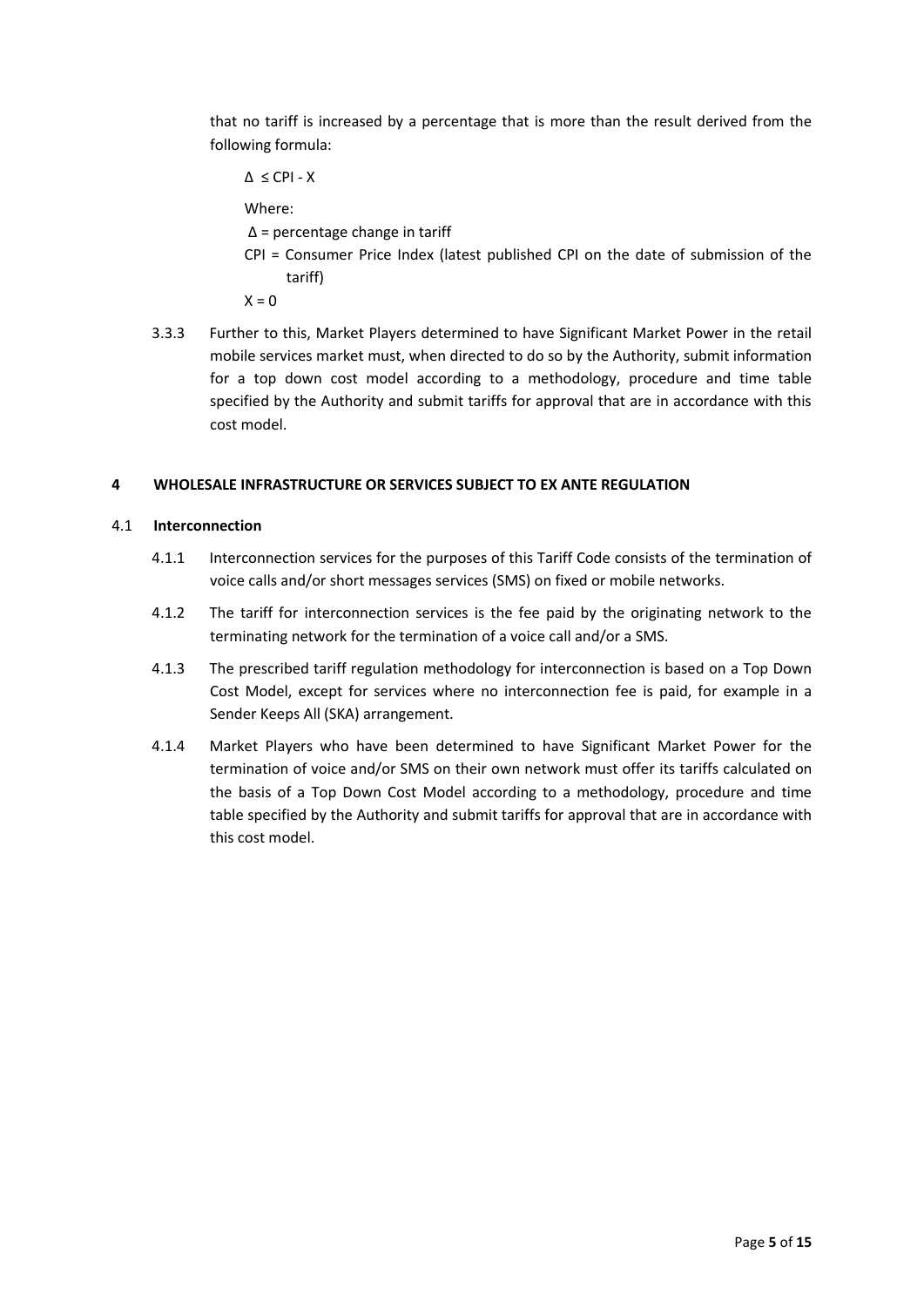## 4.2 **Wholesale Leased Lines**

- 4.2.1 Wholesale leased lines are leased lines that are provided by a Market Player to other licensed Market Players who use these leased lines to provide services to End Users or Customers.
- 4.2.2 The prescribed tariff regulation methodology for Wholesale leased lines is based on a Top Down Cost Model.
- 4.2.3 Market Players who have been determined to have Significant Market Power in the provision of wholesale leased lines must offer its tariffs calculated on the basis of a Top Down Cost Model according to a methodology, procedure and time table specified by the Authority and submit tariffs for approval that are in accordance with this cost model.

## 4.3 **Wholesale Broadband Access**

- 4.3.1 Wholesale broadband access is the service by which a Market Player provides other licensed market players with access to its network to provide retail broadband service to End Users or Customers.
- 4.3.2 The prescribed tariff regulation methodology for Wholesale Broadband Access is based on a Top Down Cost Model.
- 4.3.3 Market Players who have been determined to have Significant Market Power in the provision of wholesale broadband access must offer its tariffs calculated on the basis of a Top Down Cost Model according to a methodology, procedure and time table specified by the Authority and submit tariffs for approval that are in accordance with this cost model.

#### 4.4 **Infrastructure Sharing**

- 4.4.1 The prescribed tariff regulation methodology for infrastructure sharing services is the cost of providing the service (project basis).
- 4.4.2 The Authority may designate Infrastructure as Infrastructure that must be shared under Section 7.5 of the Competition Code.
- 4.4.3 The tariffs for the provision of infrastructure sharing services should in the first place be agreed by voluntary negotiation between the Market Players concerned as specified in Section 7.6.1 of the Competition Code.
- 4.4.4 If the Market Players are not able to reach agreement regarding compensation for Infrastructure Sharing services, then under Section 7.6.3 of the Competition Code, the Authority may direct the Market Player providing the infrastructure sharing services to calculate and submit its tariffs for approval based on the costs of providing the service (project basis) and may specify the calculation methodology.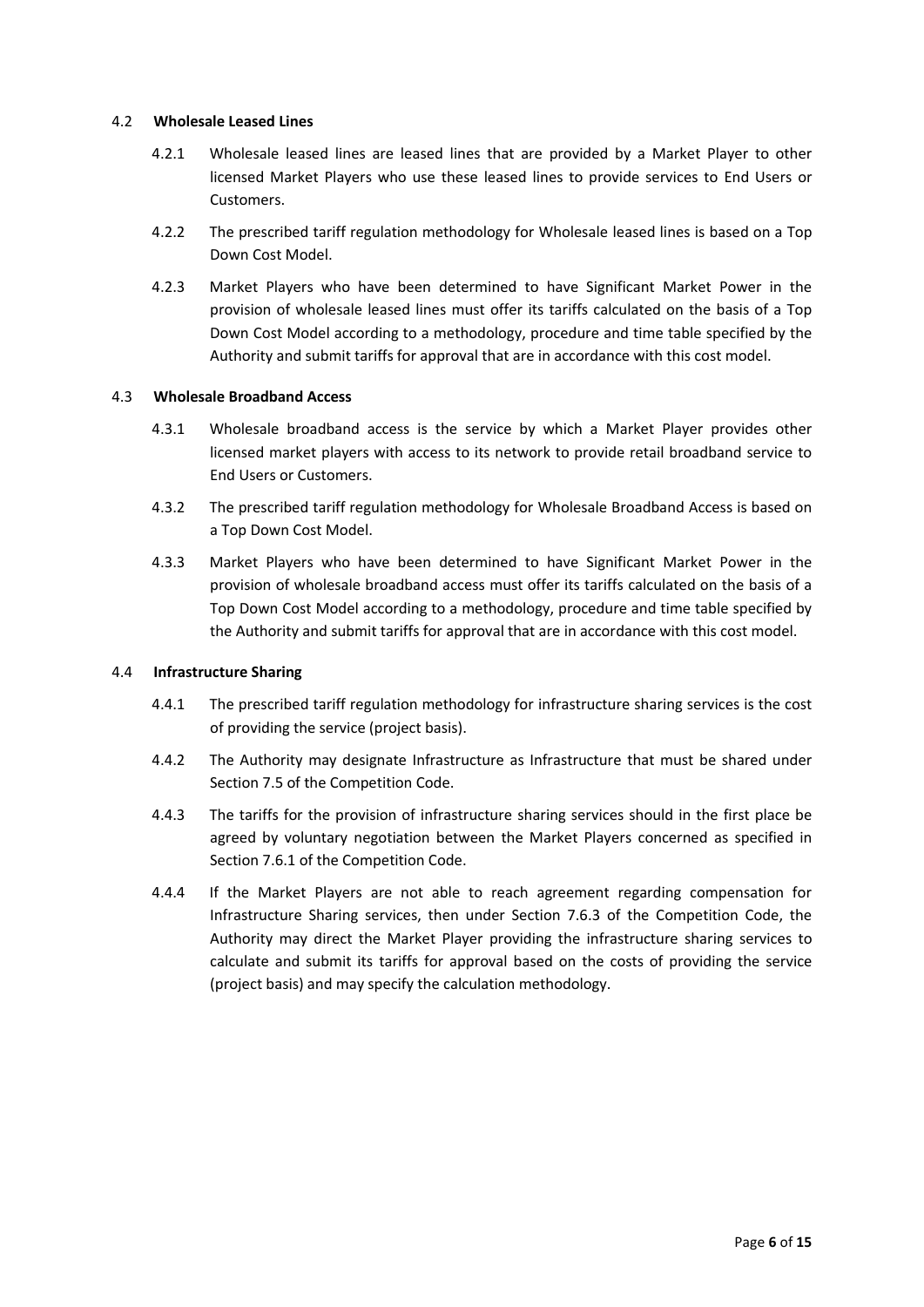## **5 TARIFF FILING, REVIEW, APPROVAL AND DUTY TO PUBLISH**

#### 5.1 **Tariff Filing**

- 5.1.1 A Market Player will file tariffs with the Authority when:
	- (a) The Market Player is proposing new tariffs for Infrastructure or Services. New tariffs shall be taken to mean any tariffs that have not been previously submitted to the Authority and include, amongst others, a modification of a permanent tariff, a new product, a temporary change or a promotional tariff; and
	- (b) The Market Player is directed by the Authority to file new (including modified) tariffs based on a methodology specified in this Tariff Code for Infrastructure or Services in which it has Significant Market Power.
- 5.1.2 Information to be included in tariff filing by a Market Player must:
	- (a) Fully and clearly describe the Infrastructure or Services to be offered;
	- (b) Contain a clear statement of the prices, terms and conditions (including any eligibility requirements) on which the Market Player offers to provide the Infrastructure or Services;
	- (c) List any discounts or special considerations that the Market Player will offer and the requirements that must be satisfied (such as minimum volume or term requirements) to obtain those discounts;
	- (d) List the minimum period of time during which the Infrastructure or Services will be available and the minimum period of time, if any, during which the Market Player will not increase the filed rates; and
	- (e) Be self-contained and must include charges for any Infrastructure or Services not generally subject to tariff regulation when offered as part of a package.
- 5.1.3 In addition to the information specified in sub-section 5.1.2, a Market Player with Significant Market Power must also:
	- (a) Comply, to the satisfaction of the Authority, with the requirements of any methodology specified pursuant to this Tariff Code by the Authority with respect to tariffs for Infrastructure or Services offered in markets for which the Market Player is determined to have Significant Market Power; and
	- (b) Clearly demonstrate in the filing that any requirements have been met.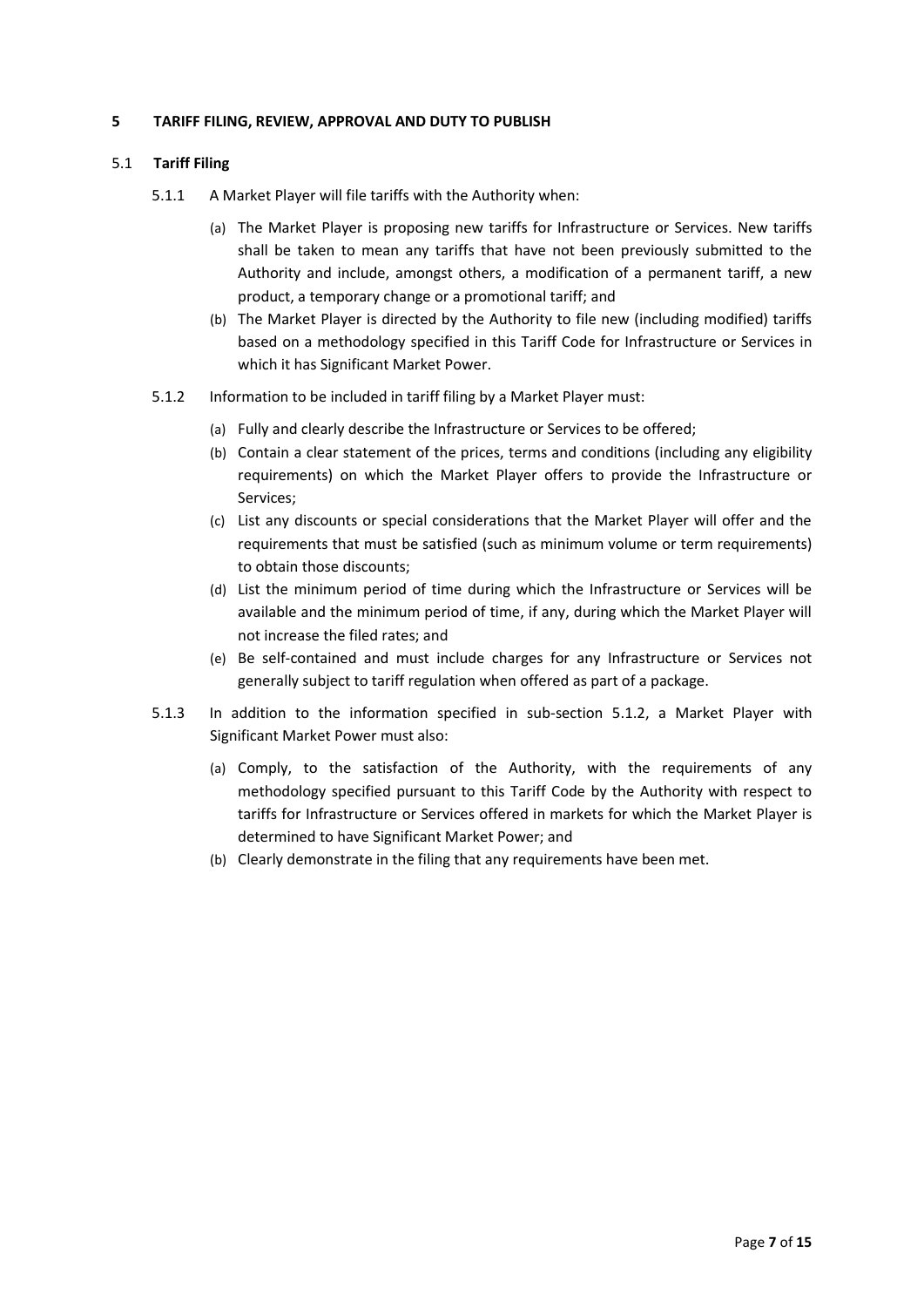- 5.1.4 Tariff filing time frames are set to allow the Authority time to effectively review the submissions and provide a timely response. Therefore, tariff filings received after 3:00pm on a working day will be deemed as received and to be processed on the next working day.
- 5.1.5 The Authority will not be responsible for any delays in its decision making due to failure to submit the notification and/or application for approval in a timely manner or for delays caused by a failure to submit a complete tariff filing.

## 5.2 **Tariff Review**

- 5.2.1 For tariffs filed by Market Players for Infrastructure or Services in markets where the Market Player does not have Significant Market Power, the Authority may review the tariffs and consequently request amendments if there are evident breaches of the legislation and/or regulations (including Codes of Practice). These tariffs may also be subject to investigation at a later date whether or not the Authority has given approval.
- 5.2.2 Tariffs filed by Market Players for Infrastructure or Services in markets where the Market Player has Significant Market Power will be reviewed, with the purpose, amongst others, to ensure that the tariffs have been determined in line with any applicable methodology specified by the Authority pursuant to this Tariff Code. These tariffs will require approval from the Authority before they take effect.
- 5.2.3 The review clock will commence upon the receipt of a complete submission of tariff filing and all information required has been properly provided to the Authority.

#### 5.3 **Tariff Approval**

#### 5.3.1 Tariff Filings with regard to **Permanent Tariffs**

- 5.3.1.1 A Market Player which does not have Significant Market Power must submit a tariff filing for the Authority's written approval on its prices, terms and conditions at least ten (10) working days prior to offering, or modifying the prices, terms and conditions on which it offers any Infrastructure or Services (including any offer on a trial basis).
- 5.3.1.2 A Market Player with Significant Market Power must submit a tariff filing for the Authority's written approval on its prices, terms and conditions at least thirty (30) working days prior to offering, or modifying the prices, terms and conditions on which it offers any Infrastructure or Services (including any offer on a trial basis).
- 5.3.1.3 All Market Player shall not modify the prices, terms and conditions on which it offers any Infrastructure or Services (including any offer on a trial basis) within three (3) months after obtaining the Authority's written approval.

#### 5.3.2 Tariff Filings with regard to **Temporary or Promotional Tariffs**

5.3.2.1 A Market Player which does not have Significant Market Power must submit a complete tariff filing to the Authority for notification at least five (5) working days prior to offering, or modifying the prices, terms and conditions on which it offers any Infrastructure or Services. If the Authority does not respond with any request for amendments to the tariffs at least two (2) working days prior to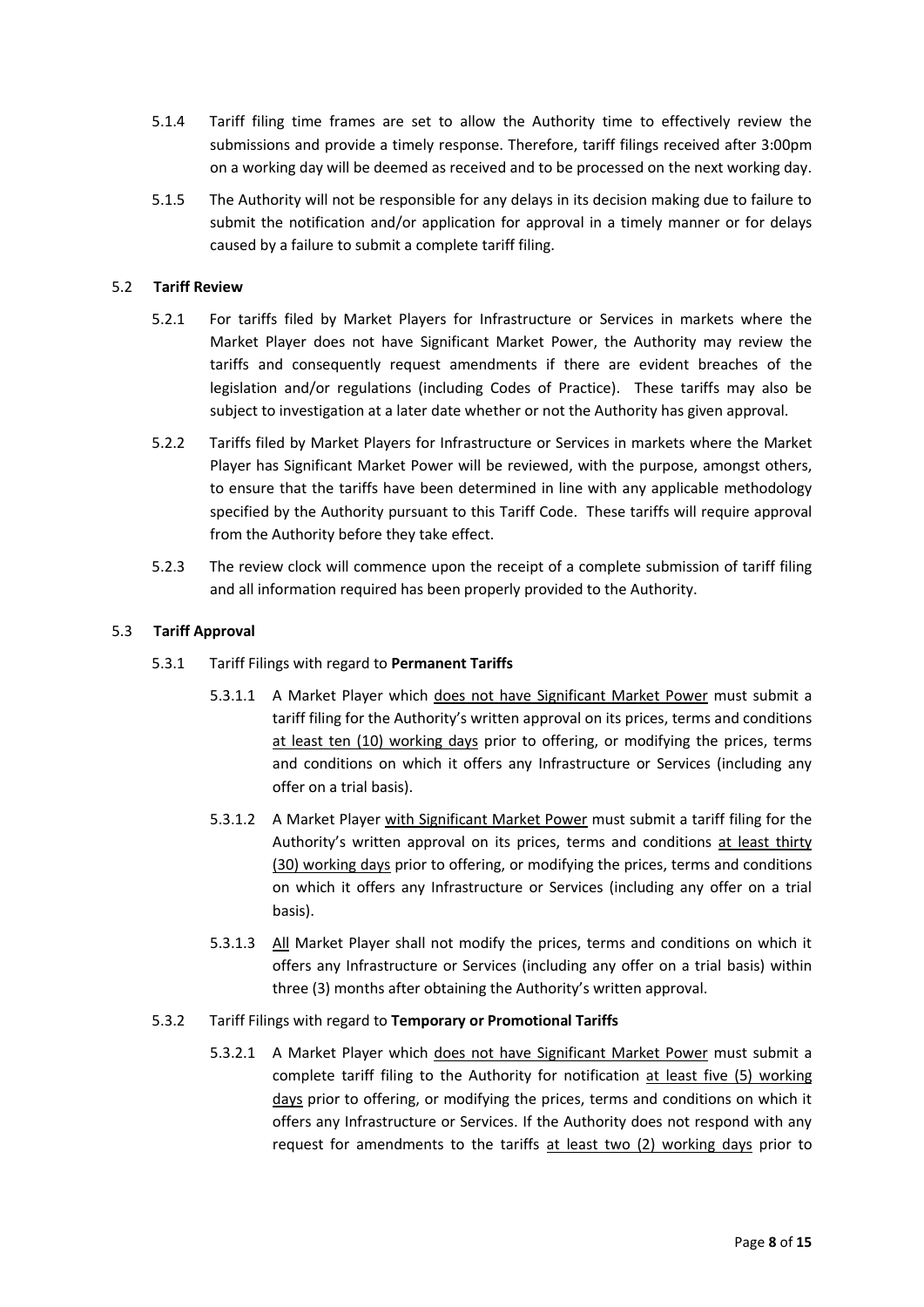offering, the tariffs filed are deemed approved unless and until a subsequent review is undertaken.

- 5.3.2.2 A Market Player with Significant Market Power must submit a complete application for the Authority's written approval on its prices, terms and conditions at least ten (10) working days prior to offering, or modifying the prices, terms and conditions on which it offers any Infrastructure or Services (including any offer on a trial basis).
- 5.3.3 Once the Authority allows a tariff to go into effect, the Authority will presume that the prices, terms and conditions are reasonable, competitive and non-discriminatory.
- 5.3.4 The Authority however, may review the effective tariff periodically in accordance with the Tariff Code to determine whether the prices, terms and conditions remain reasonable, competitive and non-discriminatory, and may direct any Market Player to make appropriate modifications.
- 5.3.5 In addition, any person that believes that the prices, terms and conditions on which a Market Player is providing Infrastructure or Services pursuant to an effective tariff, are unreasonable or discriminatory may petition the Authority to review those provisions. The petitioner must provide the basis for its belief by providing such objective information, documentation and data as evidence.
- 5.3.6 The Authority may take enforcement action if it concludes that an effective tariff, or the Market Player's implementation of an effective tariff, contravenes any provision of the legislation and/or regulations (including Codes of Practice). This includes enforcement action under *Section 8 of the Telecommunications Order, 2001*.

## 5.4 **Duty to Publish Tariffs**

- 5.4.1 Market Players must disclose, by publishing on its website or any other means permitted by the Authority, the effective tariffs for all Infrastructure or Services, including any Infrastructure or Services provided on a free trial basis.
- 5.4.2 Publication must be done in a manner that is readily available, current and easy to understand, following any instructions issued by the Authority and made available no later than the date on which the Market Player begins to provide such Infrastructure or Services.
- 5.4.3 The information must at the minimum, include:
	- (a) Descriptions of the Infrastructure or Services.
	- (b) Prices (including any discount structures).
	- (c) Service suspension and termination provisions (including any early termination charges.
	- (d) Availability and eligibility requirements for the Infrastructure or Services.
	- (e) Any related Service Usage Policy such as Fair Usage Policy.
	- (f) End User Service Level Agreement.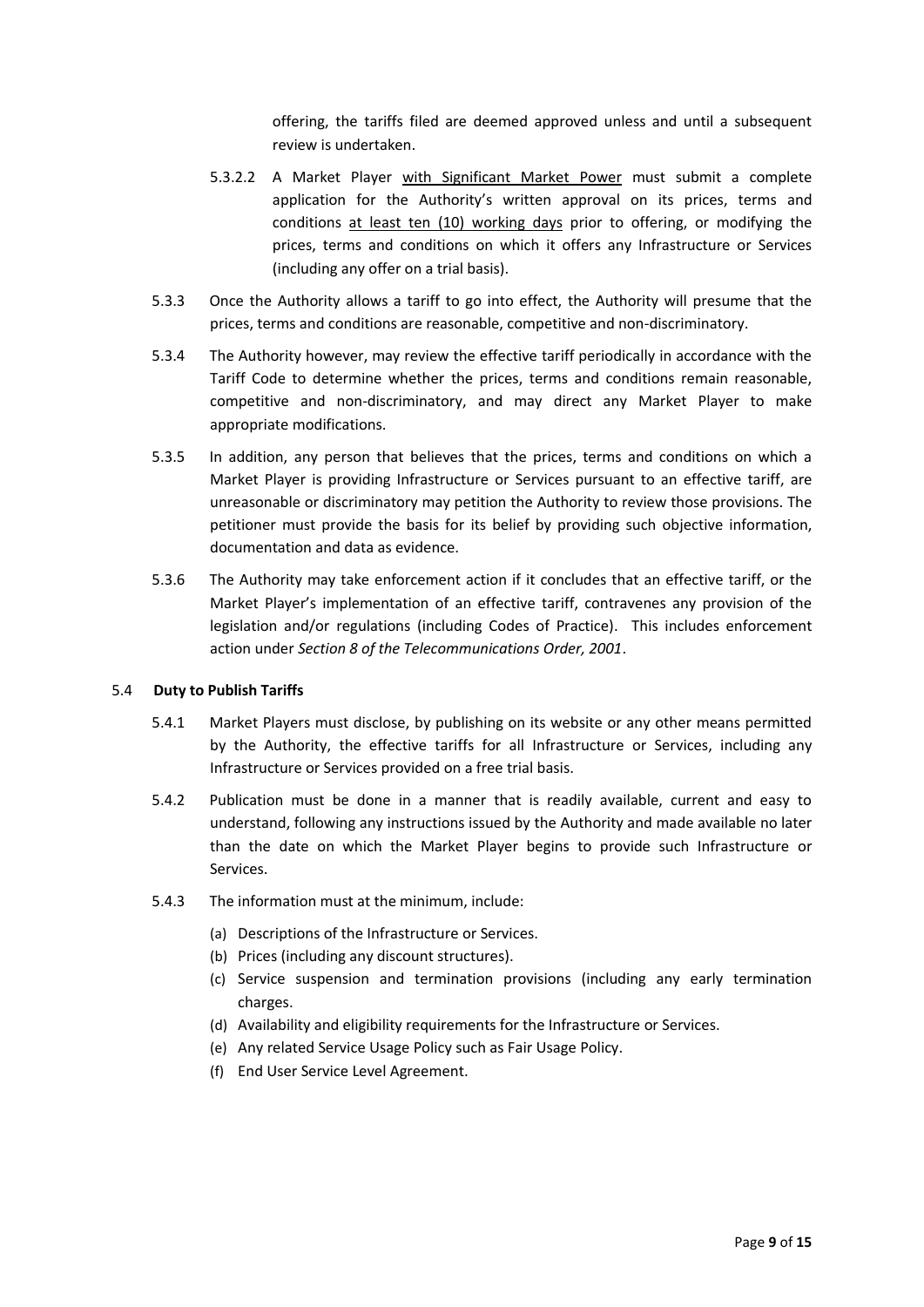- 5.4.4 No publication of intended launch, public communication or teasers of any tariffs or any of the related terms and conditions for Infrastructure and Services may be made until the Authority's approval has been obtained.
- 5.4.5 The published tariffs must be identical to the tariffs filed and approved by the Authority under the provisions of this Tariff Code.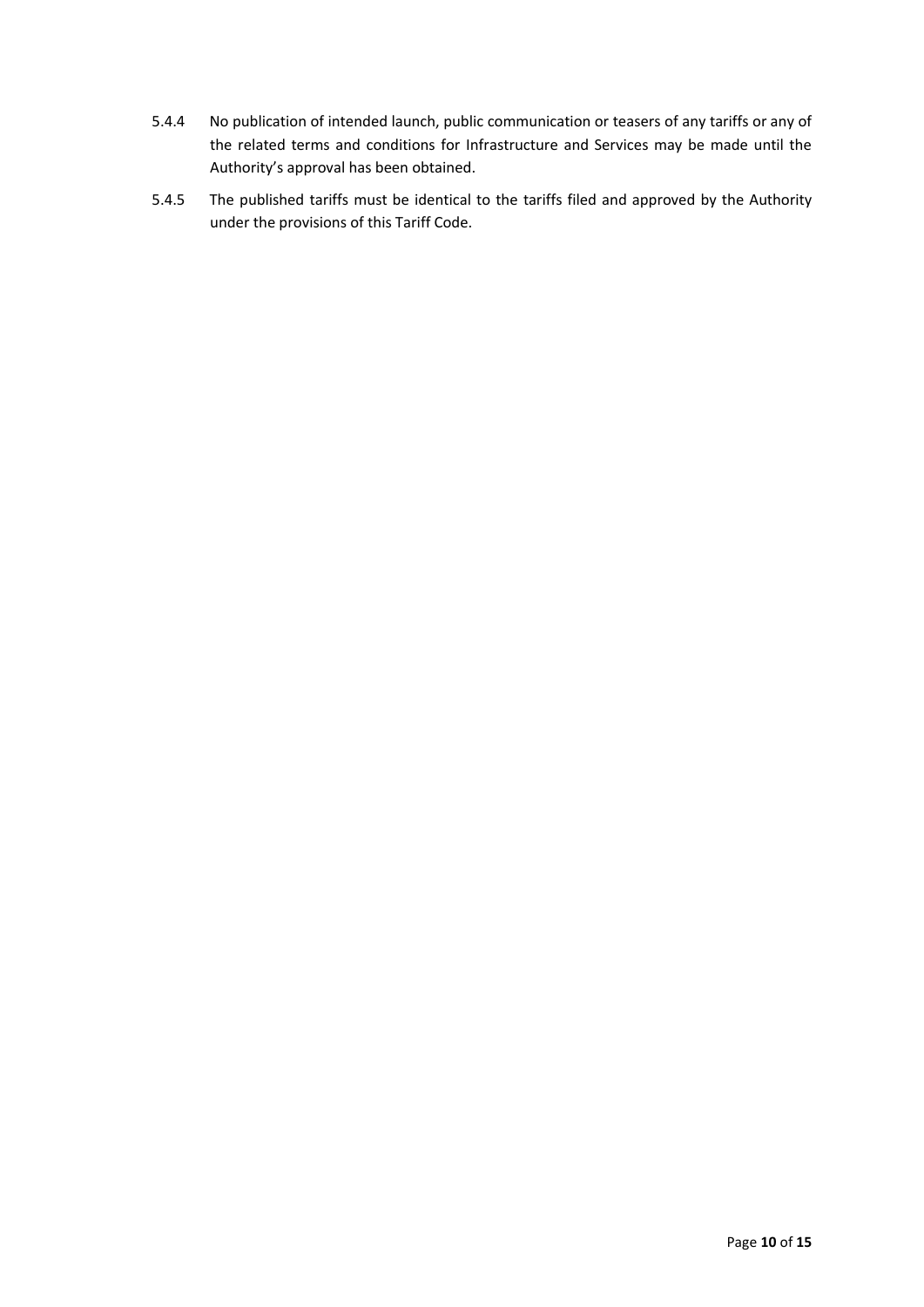## **SCHEDULE A**

## **Tariff Regulation Methodologies that may be Applied**

This schedule explains the methodologies that may be applied under the Tariff Code with respect to Infrastructure or Services.

## **1 Ex Ante Regulation Methodologies**

#### 1.1 **Price Cap**

A price cap is an upper limit of tariff increases or lower limit for tariff decreases for a bundle of regulated Infrastructure and/or Services. It may take into account productivity gains achieved by the Market Player

The base price cap formula is:

Percentage change in the weighted Price of the Basket (ΔP) = CPI – X

where:

**CPI** (Consumer Price Index) is a measure of the rate of inflation based on a basket of consumer goods.

**X-factor** is the adjustment to the CPI and the result is the maximum by which tariffs are allowed to increase in a year. This X factor may reflect the difference in Total Factor Productivity experienced by the market player and Total Factor Productivity experienced by the economy as a whole. It may also reflect other exogenous factors. Where no such factors are calculated, the X is set at 0 (soft price cap).

#### 1.2 **Cost Model Approaches**

- 1.2.1 The cost modelling approaches are:
	- (a) **Fully Distributed Cost (FDC):** An accounting method in which all costs have to be taken into account and are distributed among a firm's various Infrastructure and/or Services.
	- (b) **Incremental Cost (IC):** An accounting method to calculate the costs caused by the provisioning of a significant number of additional units or by an extension of the service portfolio. IC measures the costs of adding another service or a significant amount of units of an existing product/service to the production portfolio.
- 1.2.2 The alternative costing approaches when implementing a cost model are:
	- (a) **Top-Down Costing Approach:** This bases the cost calculation on existing financial and accounting documents and reports. The process involves the breaking down of three main cost groups namely Operational Expenditures (OPEX), Costs of Capital (CoC), and Depreciation charges into cost pools. Further cost allocations are performed in proceeding steps until all relevant cost pools are broken down into the service cost.
	- (b) **Bottom-Up Costing Approach:** This consists of modelling a theoretically efficient network to meet a determined demand profile based on engineering design rules. It starts with the demand for the service/product included in the increment and builds an efficient network that can address this demand. It then assesses the use of each network element and processes the costs to the different services of the increment.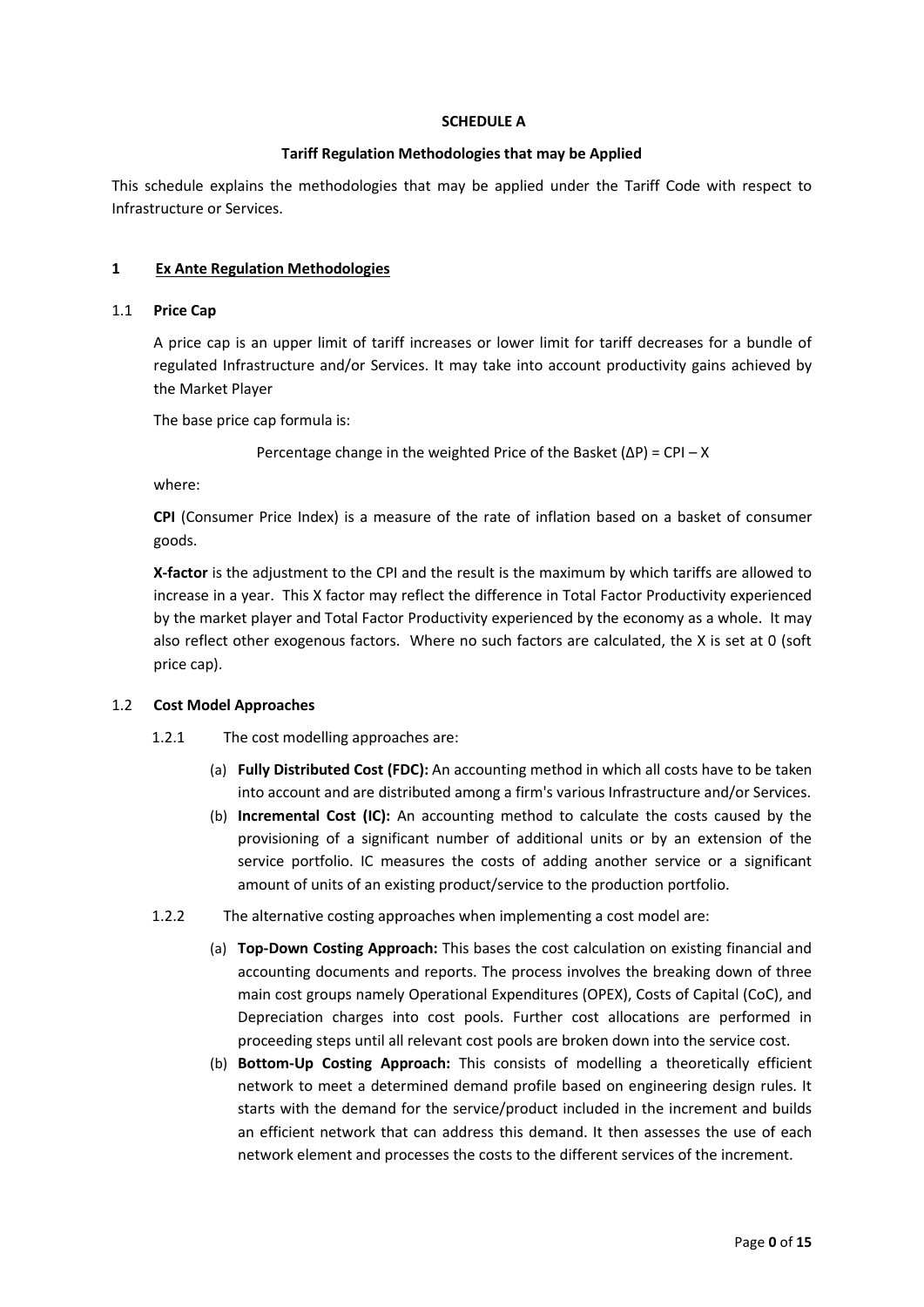## 1.3 **Retail Minus**

Retail minus is an approach in setting wholesale tariffs in relation to the retail tariff, rather than calculating the tariff based on cost. The wholesale tariff is calculated by deducting from the retail tariff such costs that are not relevant for a wholesale customer.

## 1.4 **Cost Plus**

The cost plus method uses cost models to determine the unit cost of providing the Infrastructure and/or Services and adding on a target margin. It is a cost based approach with a mark-up pricing.

## 1.5 **Benchmarking**

Comparable countries offering the same services are used as benchmarks and the prices submitted should be in line with the identified benchmarks.

## **2 Ex post Regulation Methodologies**

Ex post tariff regulation is where the tariffs are subject to investigation after implementation including for reasons of suspected anti-competitive behaviour.

#### 2.1 **Price Squeeze/Margin Squeeze Test**

- 2.1.1 A price squeeze/margin squeeze test is applied when it is considered that a Market Player with Significant Market Power in a defined wholesale market sells Infrastructure or Services to a retailer at a price too high for the retailer to make any significant profit if the retailer is forced to purchase the wholesale services in order to be able to operate their business.
- 2.1.2 There are two (2) tests to determine price squeeze/margin squeeze.
	- (c) By comparing the wholesale and retail prices on the upstream and downstream markets, respectively, and seeing whether the wholesaler's own downstream concern could operate competitively with a similar margin.
	- (d) The price squeeze formula based on an equally efficient operator (EEO) indicates whether an operator is experiencing a price squeeze/margin squeeze. The formula is defined as follows,

 $P - r - uSMP \ge dSMP$ 

Where,

- **P** = retail price of the downstream service of the licensed operator with SMP;
- **r** = regulated price of the regulated wholesale service needed by alternative operators to provide such downstream service;
- **uSMP** = other upstream cost of the licensed operator with SMP; and

**dSMP** = downstream cost of the licensed operator with SMP.